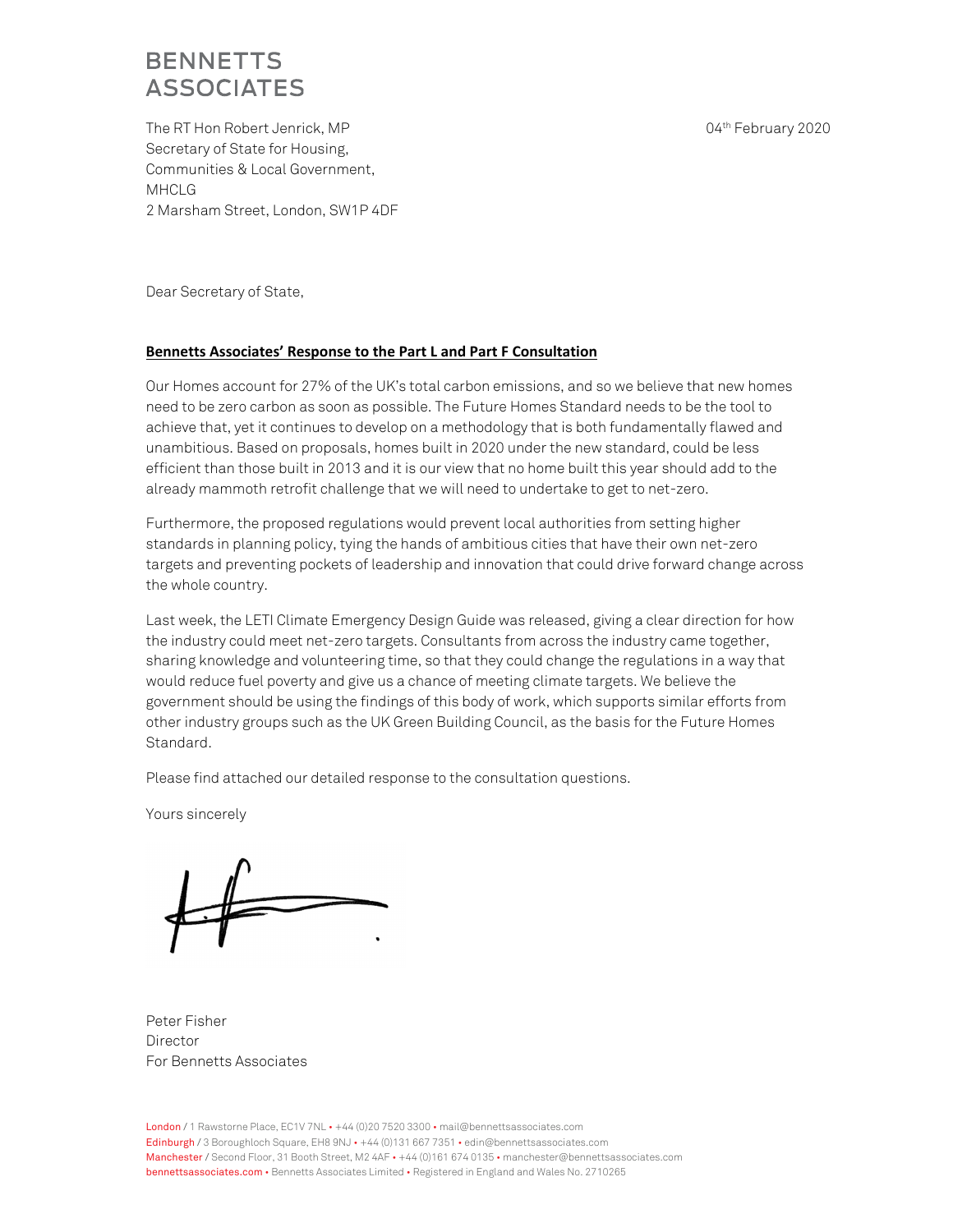# $Q<sub>1</sub>$

## Do you agree with our expectation that a home built to the Future Homes Standard should produce 75-80% less CO2 emissions than one built to current requirements?

#### a. Yes

b. No – 75-80% is too high a reduction in CO2

## c. No – 75-80% is too low a reduction in CO2

If no, please explain your reasoning and provide evidence to support this.

*Based on the best industry guidance available at this time all buildings need to operate as net-zero as soon as possible, and at least by 2030. That means that legislation to enable that sort of performance needs to be in place well before 2030 allowing the industry a clear trajectory that must be followed.* 

*The current Part L does not support built environment professionals in achieving this goal, and unfortunately neither does the proposed Part L.* 

*To drive the market changes required, the Future Homes Standard should be based on operational performance (the energy it actually uses) rather than the current model of estimating reductions against a notional building model. While the model may have been useful some time in the past, it has*  long-since worked against designers who want to produce buildings that reduce the energy bills of *consumers and provide the required action in the face of the climate emergency.* 

*We would suggest that the government adopts the recommendations of the London Energy Transformation Initiative. That is:* 

- *1. In 2020 the energy consumption of new homes should be disclosed in a way that allows the understanding of energy consumption.*
- *2. In 2025 the future homes standard should be based on operational performance based on metered energy targets.*
- *3. New buildings should be built to reduce the load on the national grid, given that this will need to support the existing building stock and a number of sectors that will be moving towards electrification.*

## Q2

We think heat pumps and heat networks should typically be used to deliver the low carbon heating requirement of the Future Homes Standard. What are your views on this and in what circumstances should other low carbon technologies, such as direct electric heating, be used?

*Heat pumps are certainly a key part of low-carbon heat requirements, however they must be installed and operated in a way that results in low energy use in operation (and therefore low energy bills).* 

*Heat-networks should only be seen as beneficial if they are truly low-carbon, and deliver greater efficiencies over other systems. In many cases the use of a heat-network can lead to less choice and flexibility within a group of residences, whilst increasing capital costs. Once again, the end-result of operational energy should be prioritised, and this must include any true efficiencies of the network, not letting inefficient design and installation be hidden by assumptions as is currently the case.* 

*Direct electric heating should only be used where there are incredibly low heat loads, or there is some fundamental reason why heat pumps cannot be used. For example where the predictive energy modelling (not SAP) shows a space heating demand of 15kWh/m2/yr.*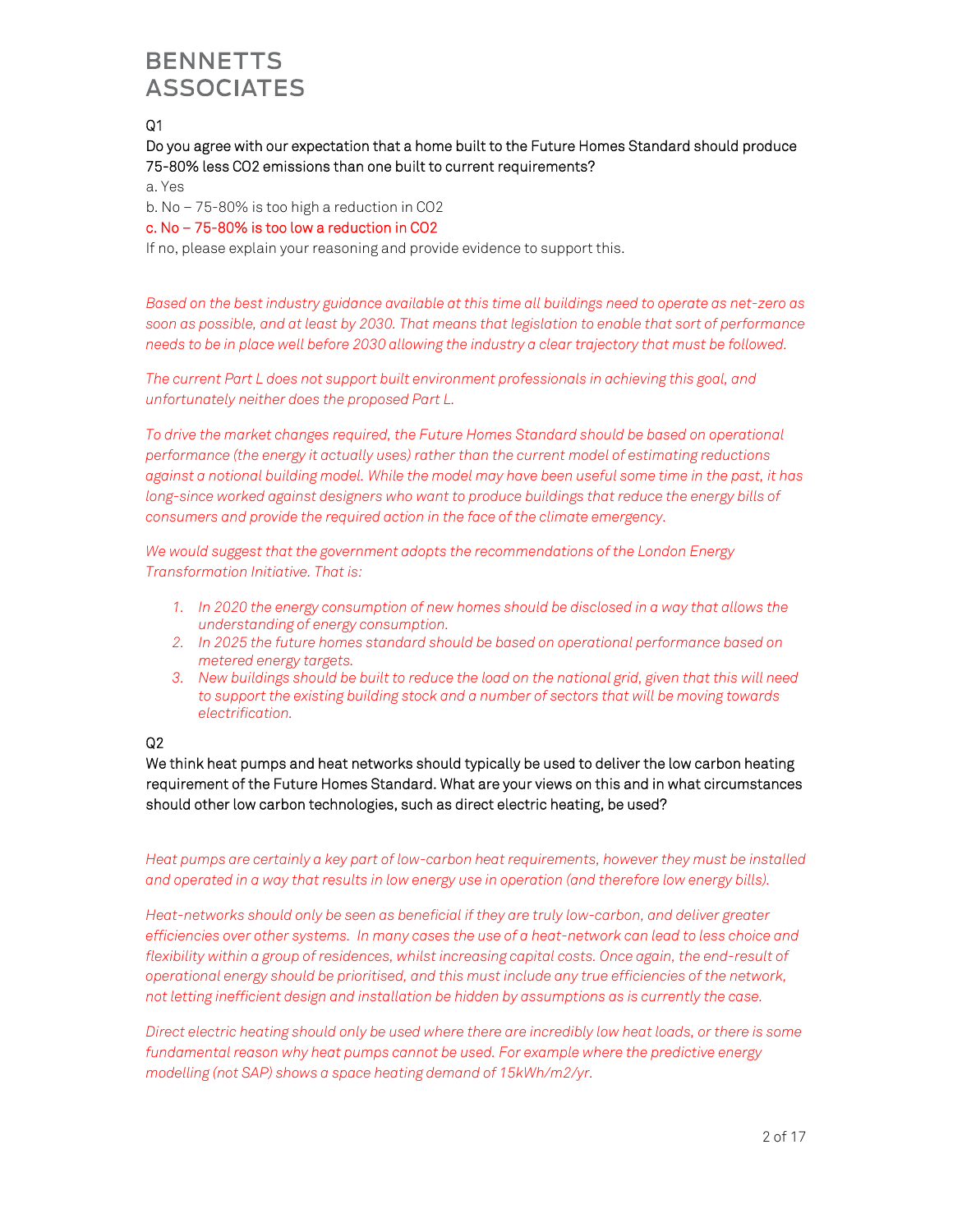## Q3

Do you agree that the fabric package for Option 1 (Future Homes Fabric) set out in Chapter 3 and Table 4 of the impact assessment provides a reasonable basis for the fabric performance of the Future Homes Standard?

a. Yes

b. No – the fabric standard is too demanding

c. No – the fabric standard is not demanding enough

Please explain your reasoning.

*The fabric listed under Option 1 does make some progress towards energy efficient homes, but it does not deliver the sort of performance that would be required for a net-zero built environment. Particularly, an air permeability of 5m3/h.m3 @ 50Pa is too high, and form factor is not considered.* 

*The current proposals mean that new homes could be less efficient in 2020 than in 2013. To make any progress zero-carbon, nothing should be left for later. The industry requires a clear trajectory and*  is ready to deliver on this now. Minimum/limiting fabric standards or higher FEES standards must be *implemented.* 

## Q4

## When, if at all, should the government commence the amendment to the Planning and Energy Act 2008 to restrict local planning authorities from setting higher energy efficiency standard for dwellings?

a. In 2020 alongside the introduction of any option to uplift the energy efficiency standards of Part L b. In 2020 but only in the event of the introduction of a 31% uplift (option 2) to the energy efficiency standards of Part L

c. In 2025 alongside the introduction of the Future Homes Standard

d. The government should not commence the amendment to the Planning and Energy Act Please explain your reasoning.

*Local authorities are best placed to understand the issues in their area, and so if they and their voters believe that higher standards should be required, what possible reason would the government have to limit their ambition. The government should be putting in place minimum standards that are compliant with achieving the government's own net-zero policies, but if local authorities (such as London) wish to go further this should be facilitated and encouraged.* 

## Q5

## Do you agree with the proposed timings presented in Figure 2.1 (displayed in Chapter 2) showing the Roadmap to the Future Homes Standard?

a. Yes

b. No – the timings are too ambitious

## c. No – the timings are not ambitious enough

If no, please explain your reasoning.

*The changes required through the future homes standard (a change to metered operational energy over estimated energy usage) require this to be set in motion as early as is possible.*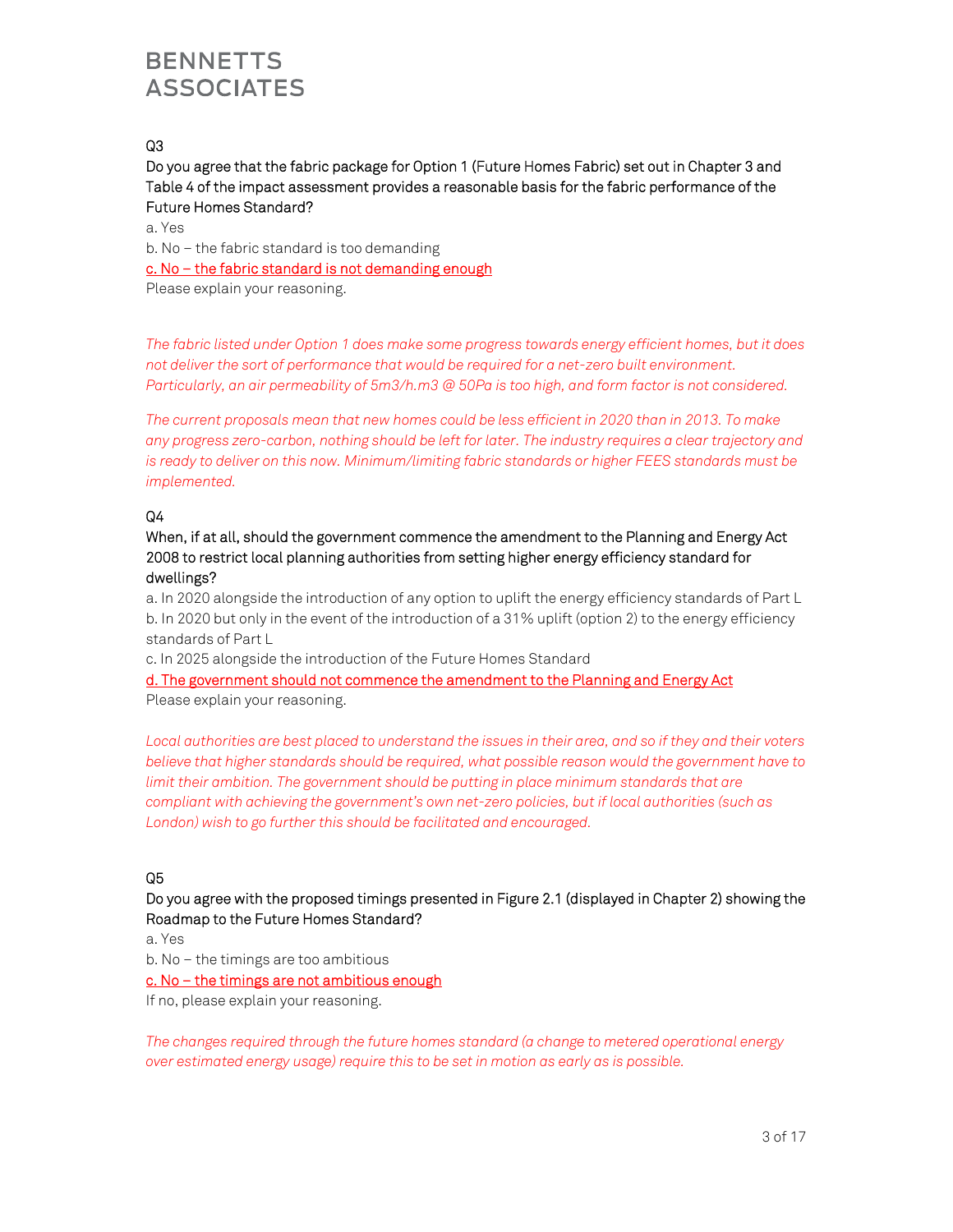## Chapter 3 Part L Standards for New Homes in 2020 Q6

## What level of uplift to the energy efficiency standards in the Building Regulations should be introduced in 2020?

- a. No change
- b. Option 1 20% CO2 reduction
- c. Option 2 31% CO2 reduction (the government's preferred option)

### d. Other

Please explain your reasoning.

*The Future Homes Standard 2020 does not promote the sort of fabric efficiency that is required for long-term targets, and we should not be building anything that will need retrofitting in the short-term.* 

*Fabric should also be considered first, with technology supporting the reduction of remaining emissions. The suggested Options do not push fabric efficiency far enough, and the proposals would allow buildings less well insulated than under today's standards to be made acceptable via the use of efficient technologies, despite the fact that these technologies should be the default for all homes.* 

*Finally, fundamentally we oppose the use of CO2 reductions as a target, as an in-use energy target allows far greater transparency, and is the metric which the government should be most interested in to allow the balancing of a decarbonising grid.* 

## Q7

### Do you agree with using primary energy as the principal performance metric?

a. Yes – primary energy should be the principal performance metric

b. No – CO2 should remain the principal performance metric

c. No – another measure should be the principal performance metric

Please explain your reasoning and provide evidence to support this.

*Energy Use Intensity metrics should be used (based on in-use performance) in order to link the design of the building with its end use (and the consumers energy bills).* 

*It is also fundamental that fossil fuels should play no part in space or water heating, whether within the home or as part of a communal heat network.* 

## Q8

Do you agree with using CO2 as the secondary performance metric? a. Yes b. No

*As the electricity grid decarbonises and homes use only electricity for their energy needs, the carbon emissions resulting from energy use are not a useful metric for individual homes. The most important factor for homes to consider is their draw on a limited grid capacity.*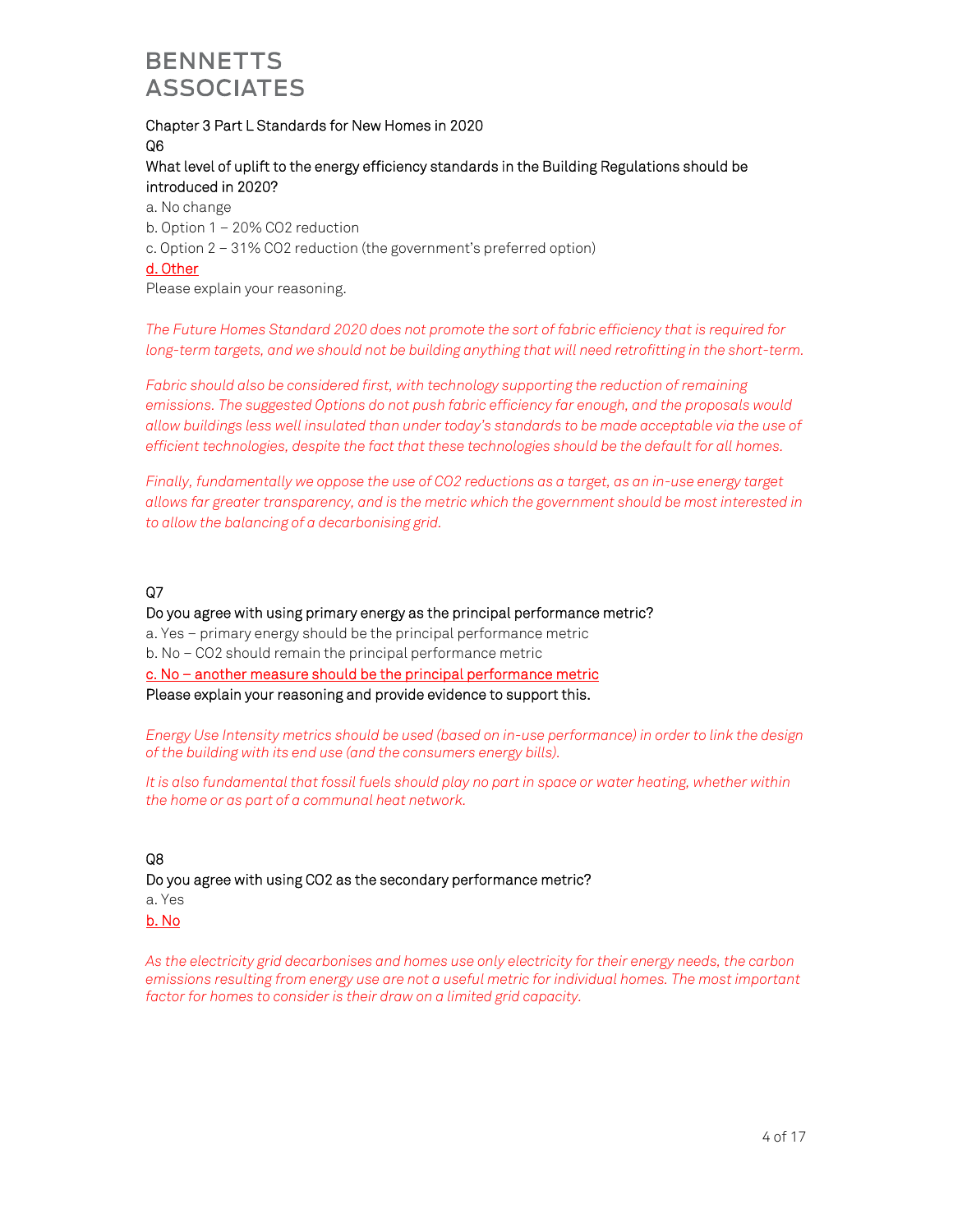# Q9

## Do you agree with the proposal to set a minimum target to ensure that homes are affordable to run?

a. Yes

## b. No

## Please explain your reasoning.

*Affordability in use is fundamental to housing, which suggest that in-use operational performance should be fundamental to new regulations, encouraging design teams to design and build homes that have low running costs (rather than just appearing low-energy on paper during the compliance process).* 

## Q10

## Should the minimum target used to ensure that homes are affordable to run be a minimum Energy Efficiency Rating?

a. Yes

## b. No

If yes, please suggest a minimum Energy Efficiency Rating that should be achieved and provide evidence to support this.

If not, please suggest an alternative metric, explain your reasoning and provide evidence to support this.

*And EPC rating (which is what the "Energy Efficiency Rating" is assumed to be) is an incredibly poor indicator of energy usage. If energy usage (therefore the draw on a limited grid capacity and running costs) are key, then only an in-use performance target can drive the sort of improvements required to achieve these goals.* 

*Furthermore, the industry is tired of having to pretend that EPCs are meaningful, and their use often makes conversations around actual use more difficult. Their use is confusing to both residents and those ensuring regulatory compliance.* 

## Q11

### Do you agree with the minimum fabric standards proposed in table 3.1?

- a. Yes
- b. No should be more insulating
- c. No should be less insulating

Table 3.1 – Minimum standards for fabric performance

| External walls                             | $0.26 W/m2$ .K |
|--------------------------------------------|----------------|
| Party walls                                | $0.20 W/m2$ .K |
| Floor                                      | $0.18 W/m2$ .K |
| Roof                                       | $0.16 W/m2$ .K |
| Windows, roof windows, glazed roof lights, | $1.6 W/m2$ .K  |
| curtain walling, and pedestrian doors      |                |

Roof-lights 2.2 W/m2.K

Air permeability and the state of the 8m3/m2.K at 50Pa

If you do not agree with any one or more of the proposed standards, please explain your reasoning and provide evidence to support this.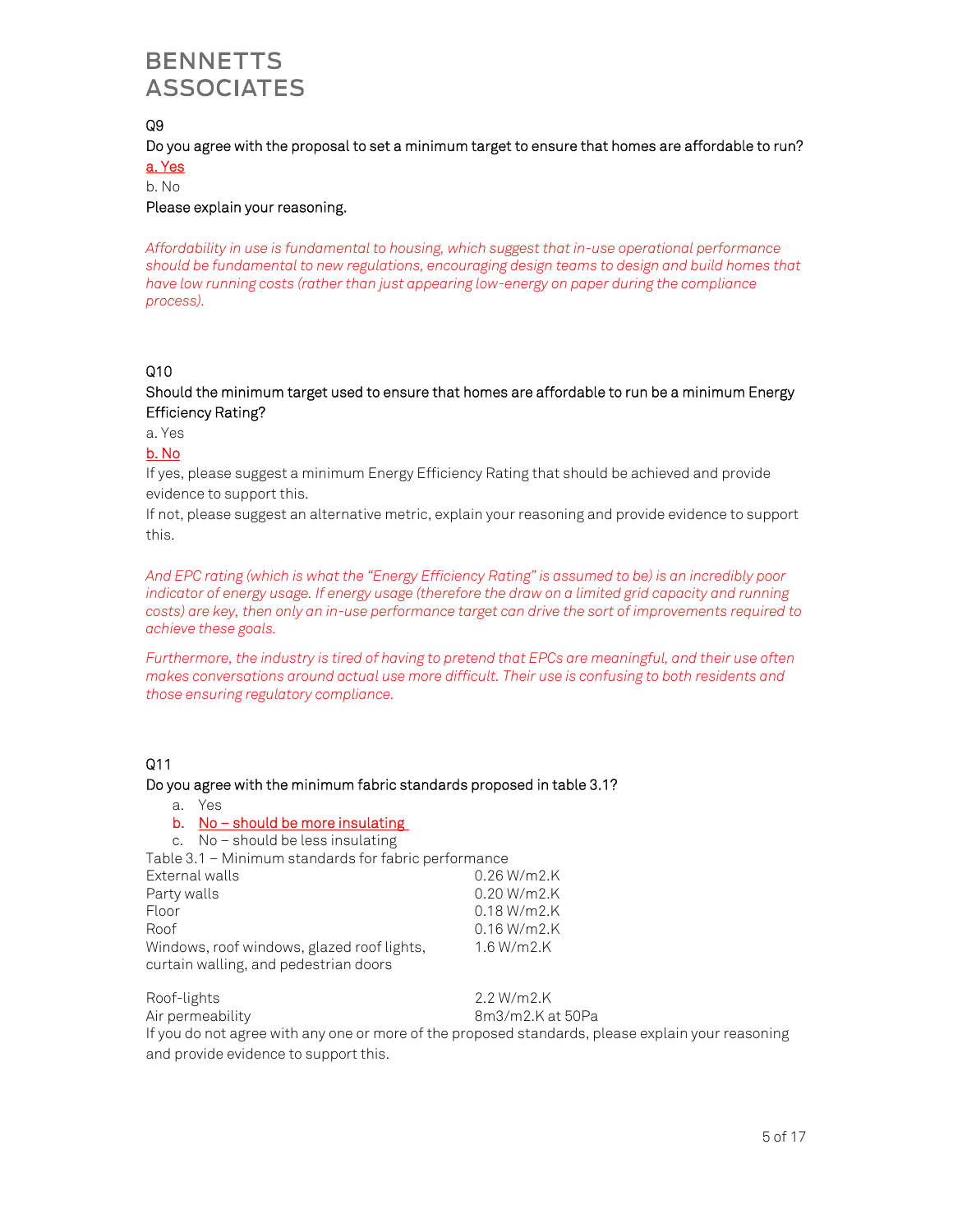*Any standards that are being proposed should not require further retrofit, and the proposed targets*  fall far short of what would be needed to meet the current Climate Emergency. We support the *London Energy Transformation Initiative (LETI)'s proposals of:* 

*External walls 0.15 W/m2.K* 

*Party walls 0.0 W/m2.K* 

*Floor 0.10 W/m2.K* 

*Roof 0.10 W/m2.K* 

*Windows, roof windows, glazed roof lights, curtain walling, and pedestrian doors 1.2- 0.8 W/m2.K* 

*Air permeability <<3m3/m2.h at 50Pa (To protect consumers in new dwellings from inadvertently suffering dangerously poor indoor air quality, MVHR must be mandatory at these levels of airtightness).* 

## $Q12$

Do you think that the minimum fabric standards should be set in the Building Regulations or in the Approved Document (as is the current case)?

a. In the Building Regulations

b. In the Approved Document

Please explain your reasoning.

*The approved document is the natural place to put these requirements, though the requirement to m* 

*eet them should sit within the Building Regulations.* 

## Q13

In the context of the proposed move to a primary energy metric and improved minimum fabric standards, do you agree with the proposal to remove the fabric energy efficiency target?

a. Yes

## b. No

If no, please explain your reasoning.

*As previously stated, fabric efficiency must be the first priority for designers. The FEES must not be scrapped, and it should be improved to become fit-for-purpose. To do otherwise would risk the possibility that a home in the future could be less well performing than something built now, which is clearly not aligned with goals to meet climate change targets or reduce fuel poverty.* 

*We will already have an almost insurmountable challenge to retrofit all the homes that need retrofitting prior to 2050, and to produce homes now that need retrofitting before 2050 would be negligent.* 

## Q14

Do you agree that the limiting U-value for roof-lights should be based on a roof-light in a horizontal position?

## c. Yes

d. No

If no, please explain your reasoning and provide evidence to support this.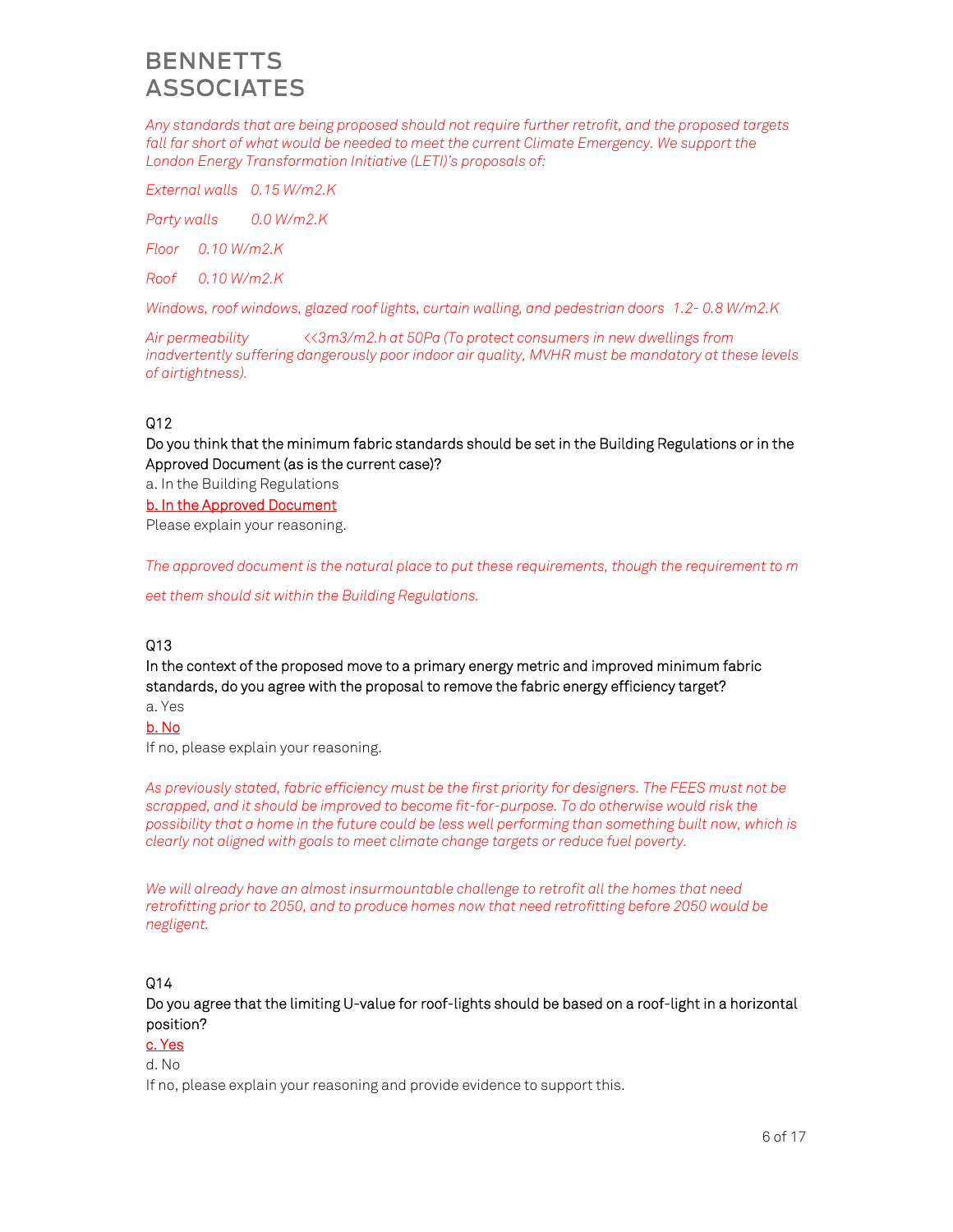## Q15

Do you agree that we should adopt the latest version of BR 443?

# c. Yes

d. No

If no, please explain your reasoning and provide evidence to support this.

# Q16

Do you agree with the proposal of removing the fuel factors to aid the transition from high-carbon fossil fuels?

a. Yes

b. No

If no, please explain your reasoning.

## Q17

Do you agree with the proposed changes to minimum building services efficiencies and controls set out in table 3.2?

a. Yes

- b. No proposed standard goes too far
- c. No proposed standard does not go far enough

## Q18

## Do you agree with the proposal that heating systems in new dwellings should be designed to operate with a flow temperature of 55°C?

a. Yes

- b. No the temperature should be below 55°C
- c. No dwellings should not be designed to operate with a low flow temperature

### d. No – I disagree for another reason

If no, please explain your reasoning and provide evidence.

*Based on LETI guidance, we support recommendations that the temperature should be 45°C which is suitable for low temperature radiators and would allow for the change to heat pumps that is likely to happen for homes that do not have them installed from the beginning.* 

### Q19

### How should we encourage new dwellings to be designed to operate with a flow temperature of 55°C?

### a. By setting a minimum standard

b. Through the target primary energy and target emission rate (i.e. through the notional building) c. Other

Please explain your reasoning.

### *See Q18 answer.*

## Q20

Do you agree with the proposals to simplify the requirements in the Building Regulations for the consideration of high-efficiency alternative systems?

a. Yes

b. No

If no, please explain your reasoning.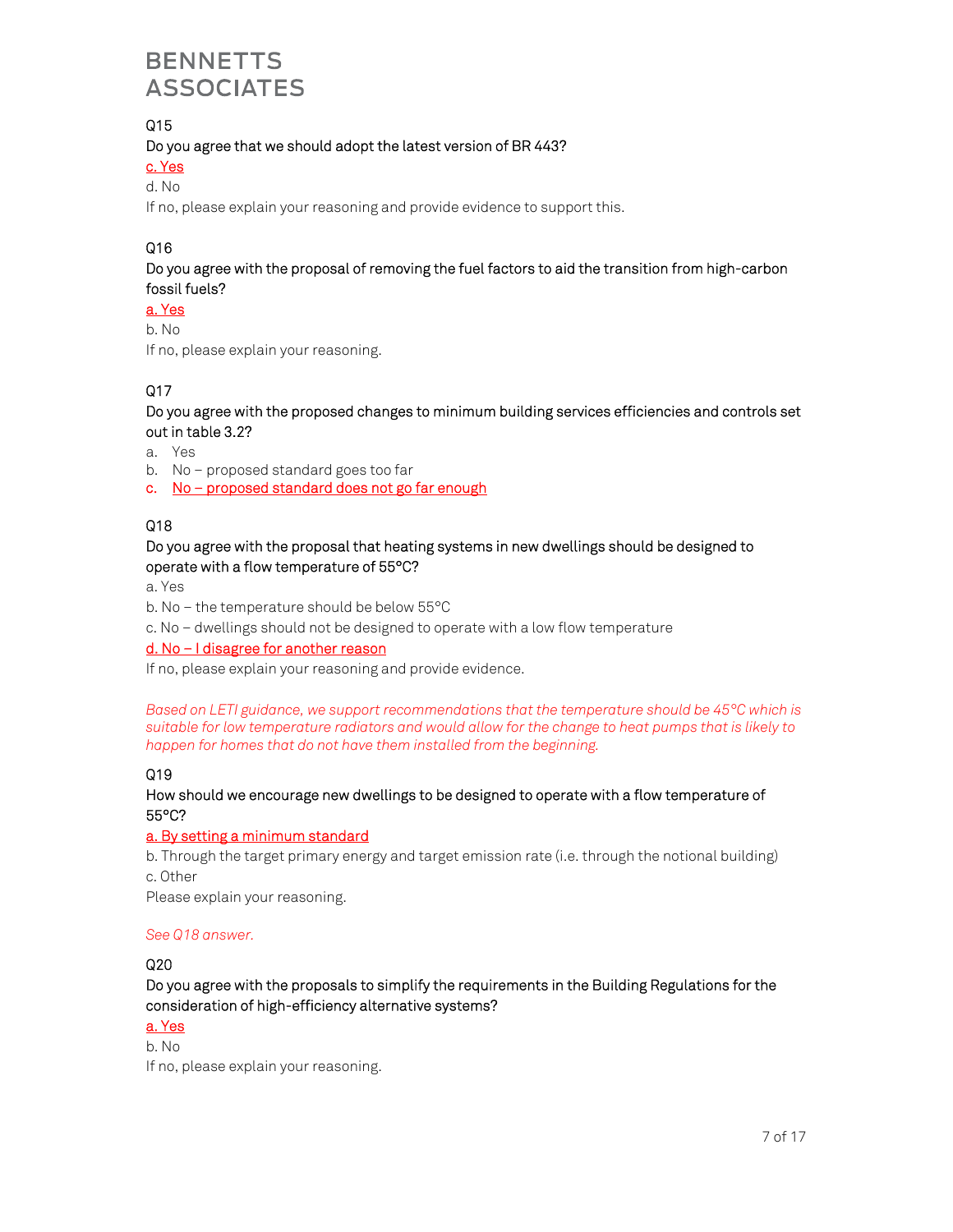## $Q21$

## Do you agree with the proposal to adopt the latest Standard Assessment Procedure, SAP 10?

#### a. Yes

## b. No

If no, please explain your reasoning.

*Bennetts Associates has long called for an emphasis on real in-use energy as the main criteria for judging a building's energy performance. The current and proposed reliance on a SAP methodology that is disconnected from real performance goes against all of the best industry guidance. This has long been the case, but in the face of a climate emergency the changes required cannot wait until the next review of building regulations.* 

*We fully support the detailed assessment of LETI which explains further the issues with the SAP methodology:* 

- *The use of a notional building to determine a percentage reduction in carbon over a semifictional baseline building. New buildings should strive to be built to achieve net zero carbon emissions. We should stop talking in terms of percentage reductions over a baseline or notional as these introduce avoidable complexity and do not clearly indicate performance relative to net zero carbon.*
- *The notional building does not encourage efficient building form or poor design. A building with a poor form factor can currently appear to have the same percentage CO2 reductions as a building with a good form factor. This is because each home is compared to a version of itself (notional) which does not question or reward or penalise the form factor.*
- *The use of a gas boiler as the system in the baseline/notional case this over inflates the carbon reductions of a heat pump. If the aim is to move away from fossil fuels to a heat pump based system, then the baseline should also use a similar system to avoid the reductions appearing greater than in reality.*
- *SAP does not take into account the efficiency nuances of systems such as mechanical ventilation with heat recovery (MVHR). The further an MVHR is placed from a building*  façade, the longer the ductwork becomes. This significantly reduces the efficiency of the *MVHR. This is not taken into account in SAP.*
- *SAP over rewards large areas of glazing on the south facades. While there is benefit to receiving free heat, this is counterproductive to reducing overheating in homes. The benefit of heat gain directly competes with the need to reduce glazing area to mitigate overheating.*

*There should also be an option to use more advanced modelling methodologies such as Dynamic Thermal Simulation (DTS) in domestic buildings. This is particularly relevant for large mixed used schemes where the ability to take the rejected heat from commercial areas, such as offices, and use this in homes can be more accurately modelled. Also using SAP for large blocks of flats, where many hundreds of dwellings may need to be modelled, is unduly time consuming and often there is already a DTS model built for assessing areas such as building loads and overheating. It would therefore be beneficial to the industry to use these tools for the larger and more complicated buildings for which SAP is not suitable.* 

## Q22

## Do you agree with the proposal to update the source of fuel prices to BEIS Domestic energy price indices for SAP 10.2?

## a. Yes

b. No If no, please explain your reasoning.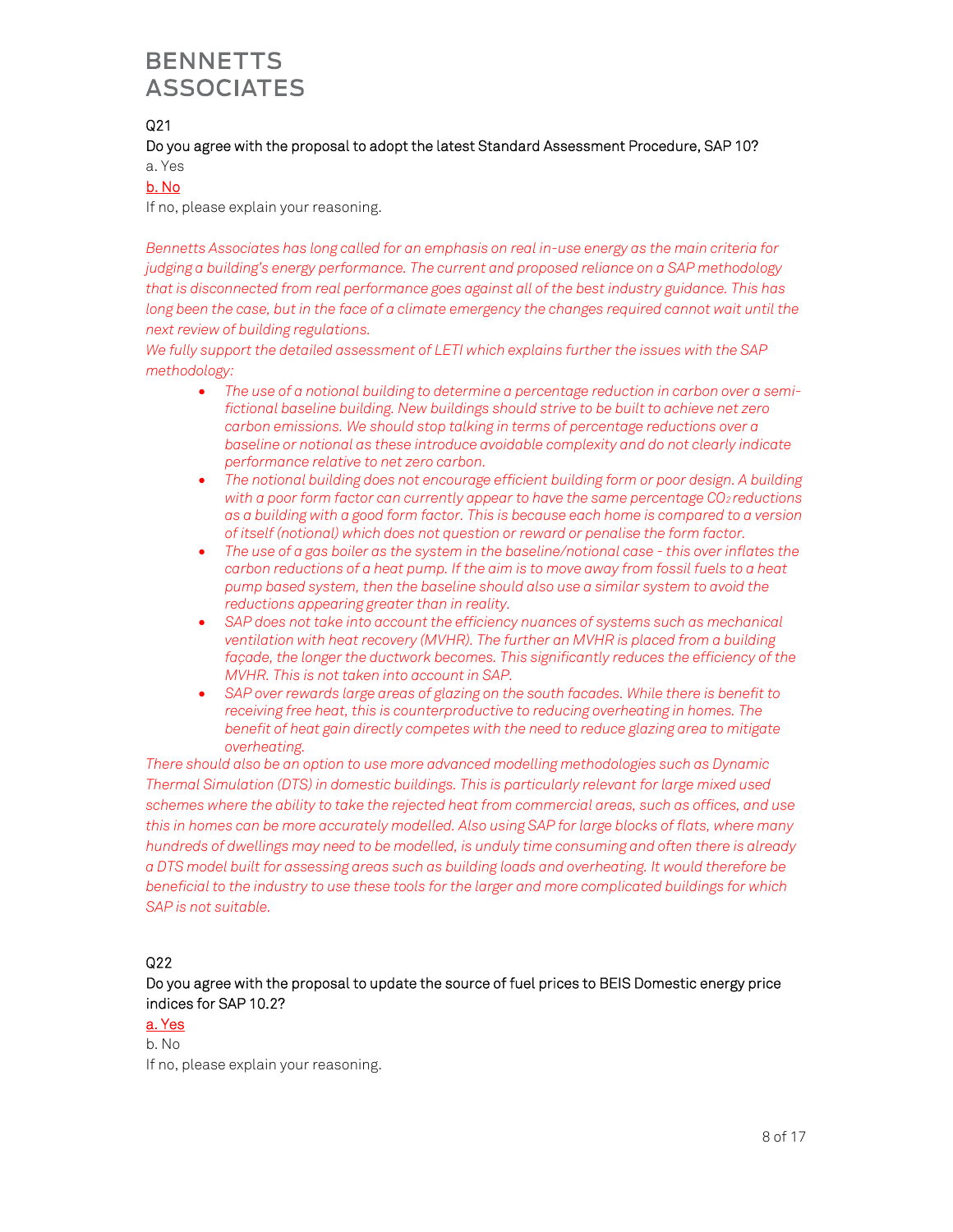*BEIS domestic energy price indices is updated quarterly so it will be useful to understand if SAP will also be updated on this same timeframe?* 

### Q23

## Do you agree with the method in Briefing Note – Derivation and use of Primary Energy factors in SAP for calculating primary energy and CO2 emissions factors?

a. Yes

## b. No

If no, please explain your reasoning.

*Clarification is required on how the grid electricity primary energy factor has been arrived at, as the methodology is not clear.* 

### Q24

## Do you agree with the removal of government Approved Construction Details from Approved Document L?

a. Yes

b. No

If no, please explain your reasoning.

*Though for many large developments the key metrics will be sufficient for a capable design team to design homes to meet targets, many smaller projects rely on accredited construction details. On smaller projects it may not be cost effective to calculate bespoke details, we therefore suggest that a detailed library of details for thermal bridging is provided to assist in the transition to more bespoke calculations at a later date.* 

### *Q25*

### Do you agree with the proposal to introduce the technology factors for heat networks, as presented in the draft Approved Document?

a. Yes

### b. No, they give too much of an advantage to heat networks

c. No, they do not give enough of advantage to heat networks

d. No, I disagree for another reason

Please explain your reasoning.

Heat Networks should only be preferred when they are genuinely the most efficient option, which is *far from certain when compared to other technologies.* 

## Q26

Do you agree with the removal of the supplementary guidance from Approved Document L, as outlined in paragraph 3.59 of the consultation document?

a. Yes

### b. No

If no, please explain your reasoning.

*The information proposed to be removed is useful guidance on meeting mandatory requirements. Little justification for its removal is given in the consultation documentation. Without guidance on*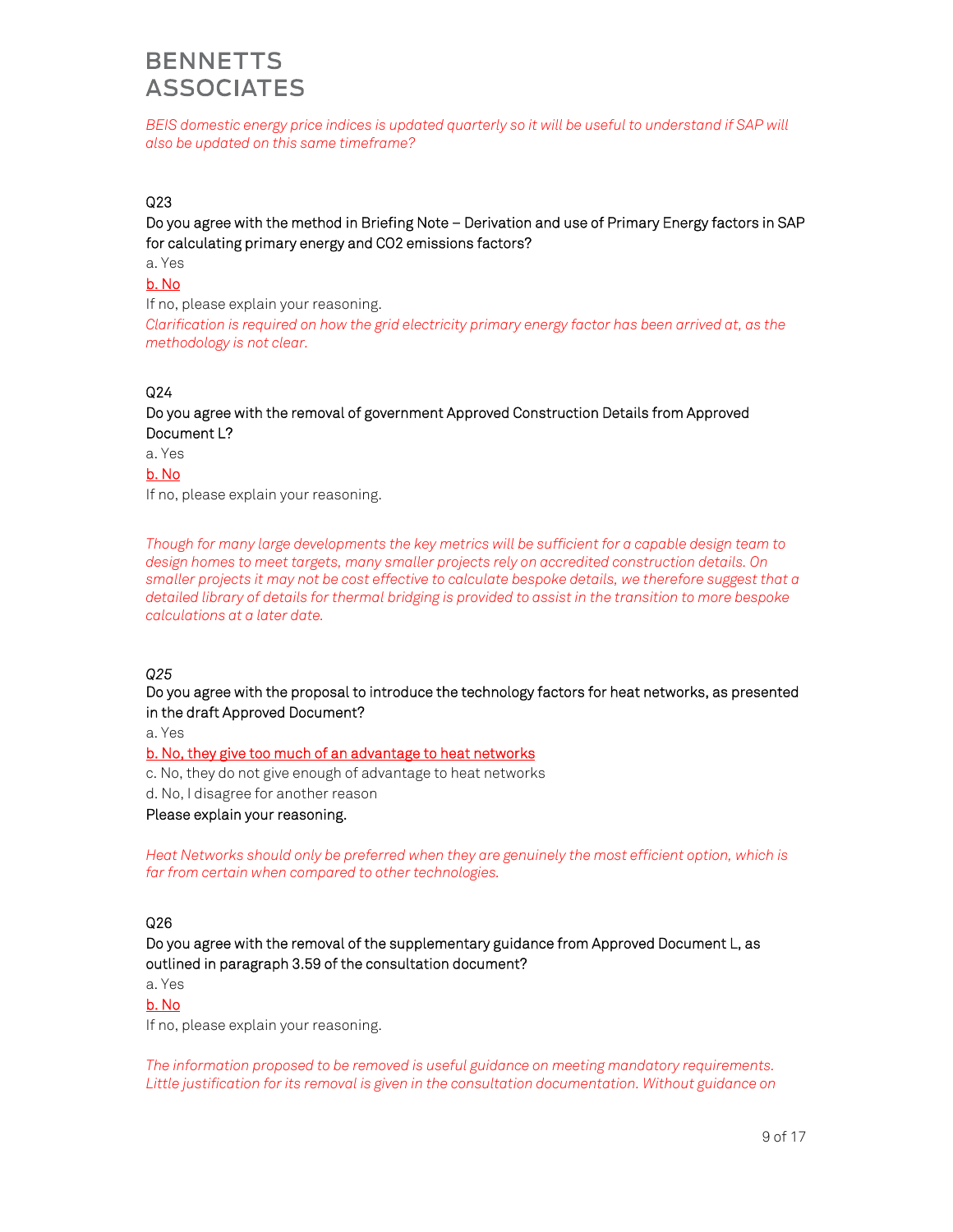*these issues there is a risk that poor choices will be made in the design of new homes. Guidance that is current and relevant should remain and be updated where applicable* 

### Q<sub>27</sub>

Do you agree with the external references used in the draft Approved Document L, Appendix C and Appendix D?

a. Yes

b. No

If no, please explain your reasoning and suggest any alternative sources.

*Yes, however these would need updating to cover any new methodologies/standards used in the calculations.* 

### Q28

Do you agree with incorporating the Compliance Guides into the Approved Documents?

a. Yes

#### b. No

If no, please explain your reasoning.

### Q29

Do you agree that we have adequately covered matters which are currently in the Domestic Building Services Compliance Guide in the new draft Approved Document L for new dwellings?

a. Yes

## b. No

If no, please explain which matters are not adequately covered.

## Q30

Do you agree that we have adequately covered matters which are currently in the Domestic Ventilation Compliance Guide in the new draft Approved Document F for new dwellings?

a. Yes

### b. No

If no, please explain which matters are not adequately covered.

### Q31

Do you agree with the proposals for restructuring the Approved Document guidance?

a. Yes

## b. No

If no, please explain your reasoning.

*The current Approved Documents are split into four clearly defined documents based on building typology and age. It seems curious that the four documents should be pulled together into one, given that only one of the three is being consulted on currently. Restructuring the documents as proposed seems unnecessary and could lead to confusion over scope. This should be re-consulted on when all documents are available.* 

### Q32

Do you agree with our proposed approach to mandating self-regulating devices in new dwellings?

a. Yes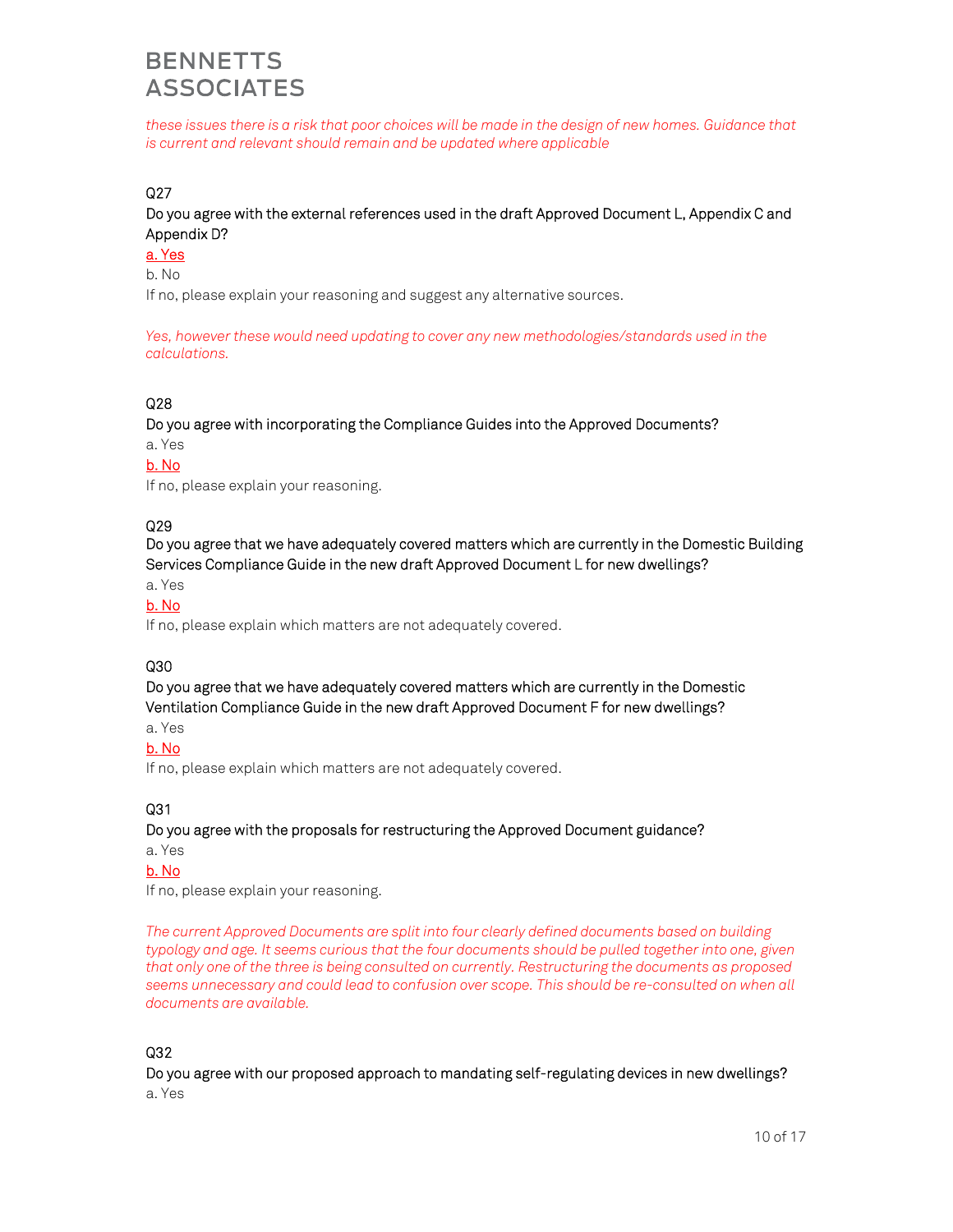## b. No

If no, please explain your reasoning.

*Providing the specific type of self-regulating device is not mandated (such as thermostatic radiator valves (TRVs)) then we support the use of self-regulating devices in general, such as zone control to improve occupant comfort and energy efficiency.* 

## Q33

Are there circumstances in which installing self-regulating devices in new dwellings would not be technically or economically feasible?

## a. Yes

b. No

If yes, please explain your reasoning and provide evidence.

*To elaborate on Q32 - For well insulated buildings with heat pumps there are certain self-regulating devices such as TRVs which may not be appropriate.* 

*A report by the Energy Saving Trust in 2011 (Report No: 6507 - The effect of Thermostatic Radiator Valves on heat pump performance) suggested that TRV's can lead to short-cycling of heat pumps. This could be avoided by omitting the TRV from radiators in any rooms where the thermostat for a heating zone is located, so the heat pump turns off once the room is up to temperature.* 

*Another potential issue with the use of TRV's would be if the flow temperature is set too high and there is over-reliance on closing TRV's for temperature control. This is counter to ideal operation of heat pumps but could be avoided with good commissioning practices to ensure a low flow temperature with fairly free flowing TRV's under normal operation.* 

### Q34

Do you agree with proposed guidance on providing information about building automation and control systems for new dwellings?

## a. Yes

b. No If no, please explain your reasoning.

### Chapter 4 Part F Changes

### Q35

Do you agree that the guidance in Appendix B to draft Approved Document F provides an appropriate basis for setting minimum ventilation standards?

a. Yes

b. No

If no, please explain your reasoning.

*We do not agree with the allowance for an infiltration rate of 0.15 for less airtight buildings, as this could easily result in a reduction of indoor quality and therefore reduced health and wellbeing of occupants.* 

### Q37

Do you agree with the proposed guidance on minimising the ingress of external pollutants in the draft Approved Document F?

a. Yes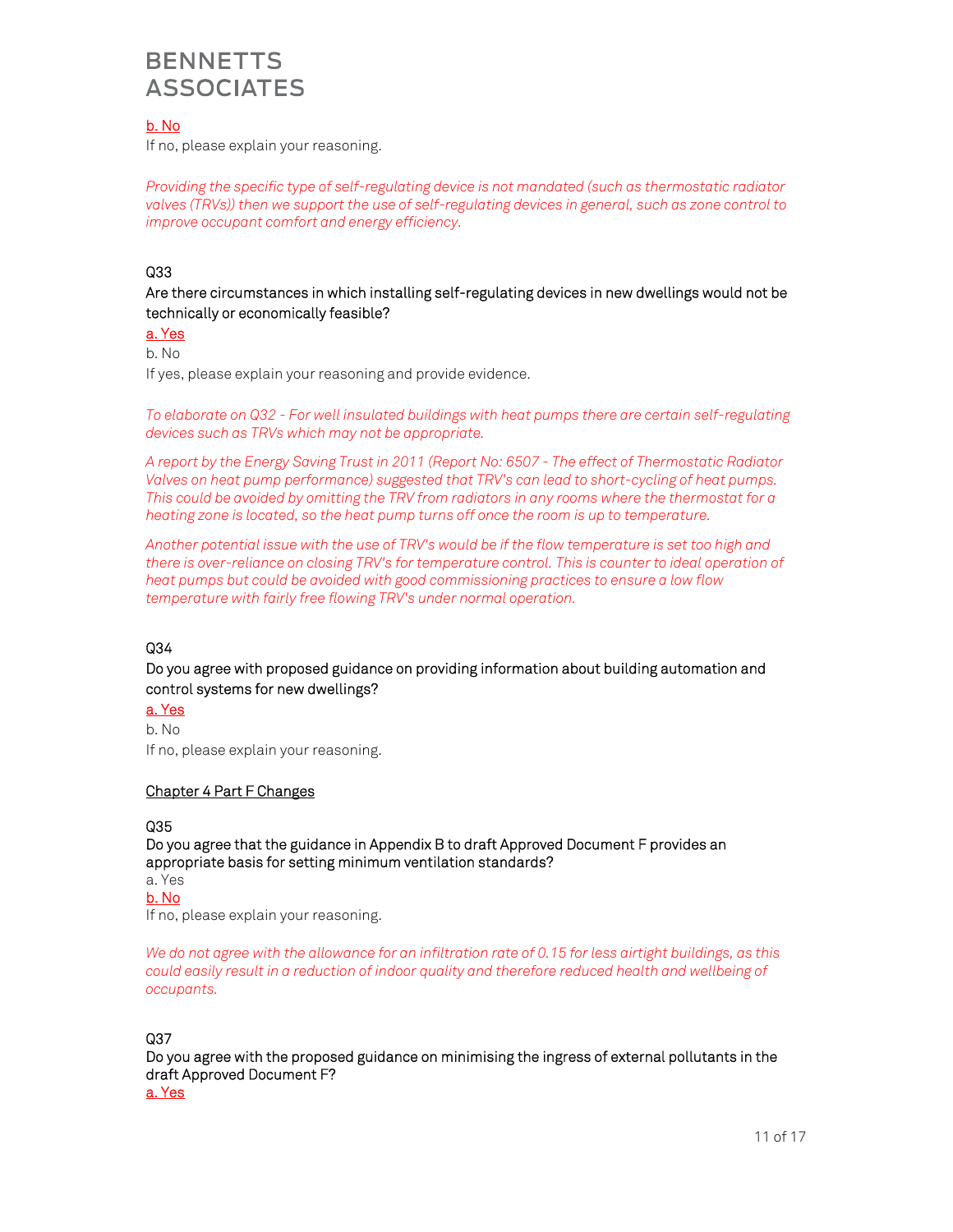b. No If no, please explain your reasoning.

## Q38

## Do you agree with the proposed guidance on noise in the draft Approved Document F?

a. Yes

b. No – this should not form part of the statutory guidance for ventilation, or the guidance goes too far

### c. No – the guidance does not sufficiently address the problem

d. No – I disagree for another reason If no, please explain your reasoning.

*Noise is one of the main reasons that occupants turn off their mechanical ventilation. The guidance is welcome, however, it should give prescriptive sound levels thresholds for individual rooms, or fans and requirements for attenuation.* 

*Under 1.7 the guidance should be reworded to account for external noise generally. Priority should be given to considering external noise for background ventilation, noise could transfer into the home through mechanical ducts too.* 

*There is no mention of 'cross-talk' noise transmission between rooms.* 

## Q39

Do you agree with the proposal to remove guidance for passive stack ventilation systems from the Approved Document?

a. Yes b. No

If no, please explain your reasoning.

## Q40

### Do you agree with the proposal to remove guidance for more airtight naturally ventilated homes? a. Yes

### b. No

If no, please explain your reasoning.

*It is unclear what the boundary is between more airtight and less airtight homes. We suggest homes should have a maximum air permeability of <3m3/m2.h at 50Pa. Any guidance for naturally ventilated homes operating at a higher air permeability should be removed. With an air permeability of <<3m3/m2.h at 50Pa mechanical ventilation with heat recovery should be required, hence all guidance on naturally ventilated homes should be removed.* 

## Q41

## Do you agree with the proposal to remove guidance for less airtight homes with mechanical extract ventilation?

## a. Yes

b. No If no, please explain your reasoning.

## Q42

Do you agree with the proposed guidance for background ventilators in naturally ventilated dwellings in the draft Approved Document F?

a. Yes

b. No – the ventilator areas are too large

c. No – the ventilator areas are too small

### d. No - I disagree for another reason

If no, please explain your reasoning.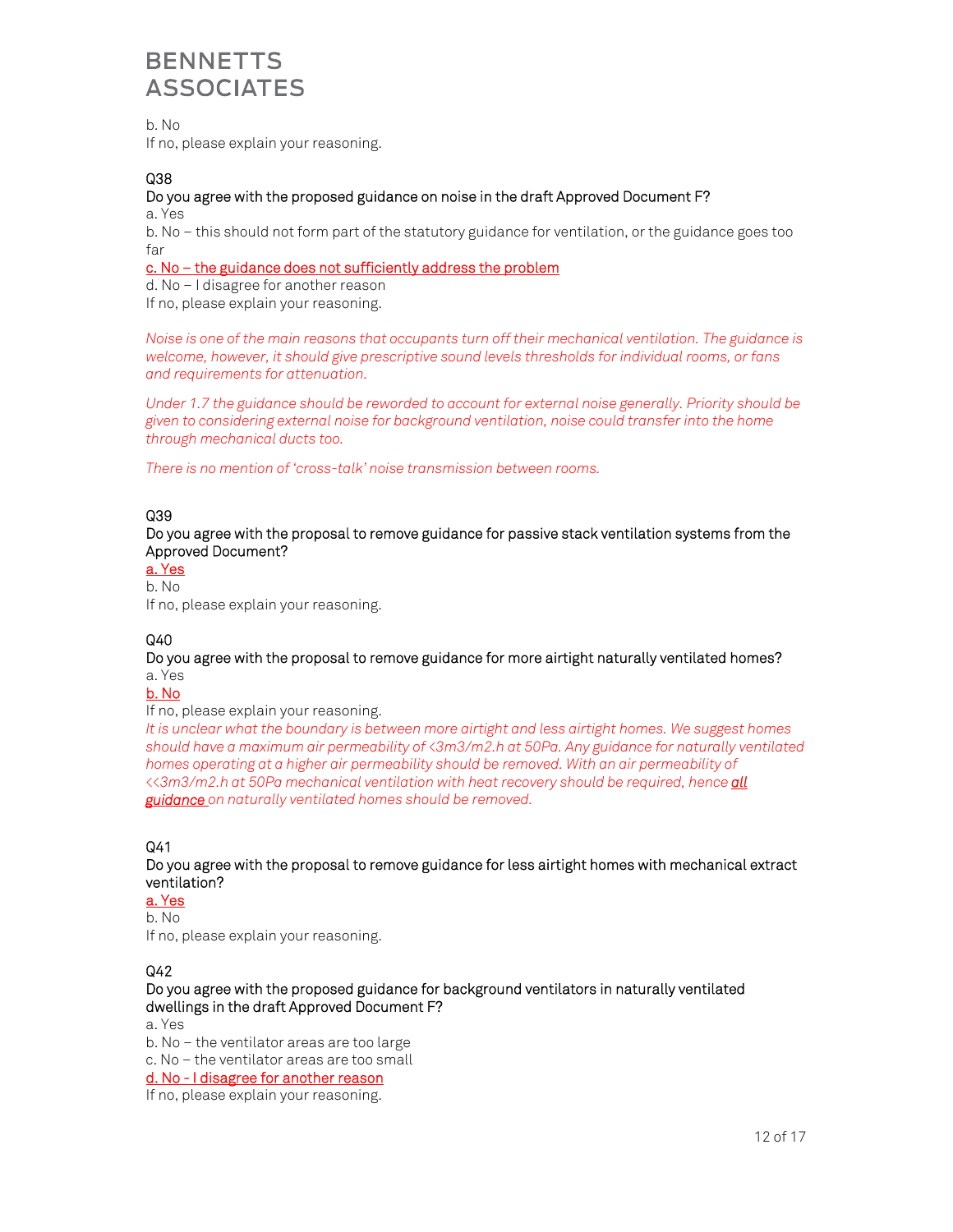*All guidance for natural ventilation should be removed. An air permeability of <3m3/m2.h @ 50Pa should be used for mechanical ventilation with heat recovery.* 

## Q43

#### Do you agree with the proposed approach in the draft Approved Document for determining minimum whole building ventilation rates in the draft Approved Document F? a. Yes

- b. No the ventilation rate is too high
- c. No the ventilation rate is too low
- d. No I disagree for another reason
- If no, please explain your reasoning.

### Q44

#### Do you agree that background ventilators should be installed for a continuous mechanical extract system, at 5000mm<sup>2</sup> per habitable room?

a. Yes

- b. No the minimum background ventilator area is too low
- c. No the minimum background ventilator area is too high

#### d. No – other

If no, please explain your reasoning.

*The ventilator should be sized based on the ventilation rate required to the room. Guidance should be given in relation to the room type extract rates in table 1.2.* 

*Not all rooms may require a background ventilator. For example, a kitchen dining room could take make up supply air from the bedrooms and this would ensure corridors and intermediate spaces were adequately ventilated.* 

### Q45

Do you agree with the external references used in the draft Approved Document F, in Appendices B, D and E?

#### a. Yes

b. No

If no, please explain your reasoning and suggest any alternative sources.

## Q46

Do you agree with the proposed commissioning sheet proforma given in Appendix C of the draft Approved Document F, volume 1?

a. Yes

b. No

If no, please explain your reasoning.

#### *Additional information is required.*

*2.3b should include statement about balance between total supply and extract ventilation rates. Are the total mechanical supply and extract ventilation rates measured at the unit within 10% of one another for all fan speeds to ensure balance through the heat exchanger.* 

*2.3b Only mentions insulation in unheated spaces. Insulation is also critical on the ventilation unit and between the ventilation unit and the thermal envelope for units in heated spaces with heat recovery. These ducts are cold and condensation could form on the ducts.*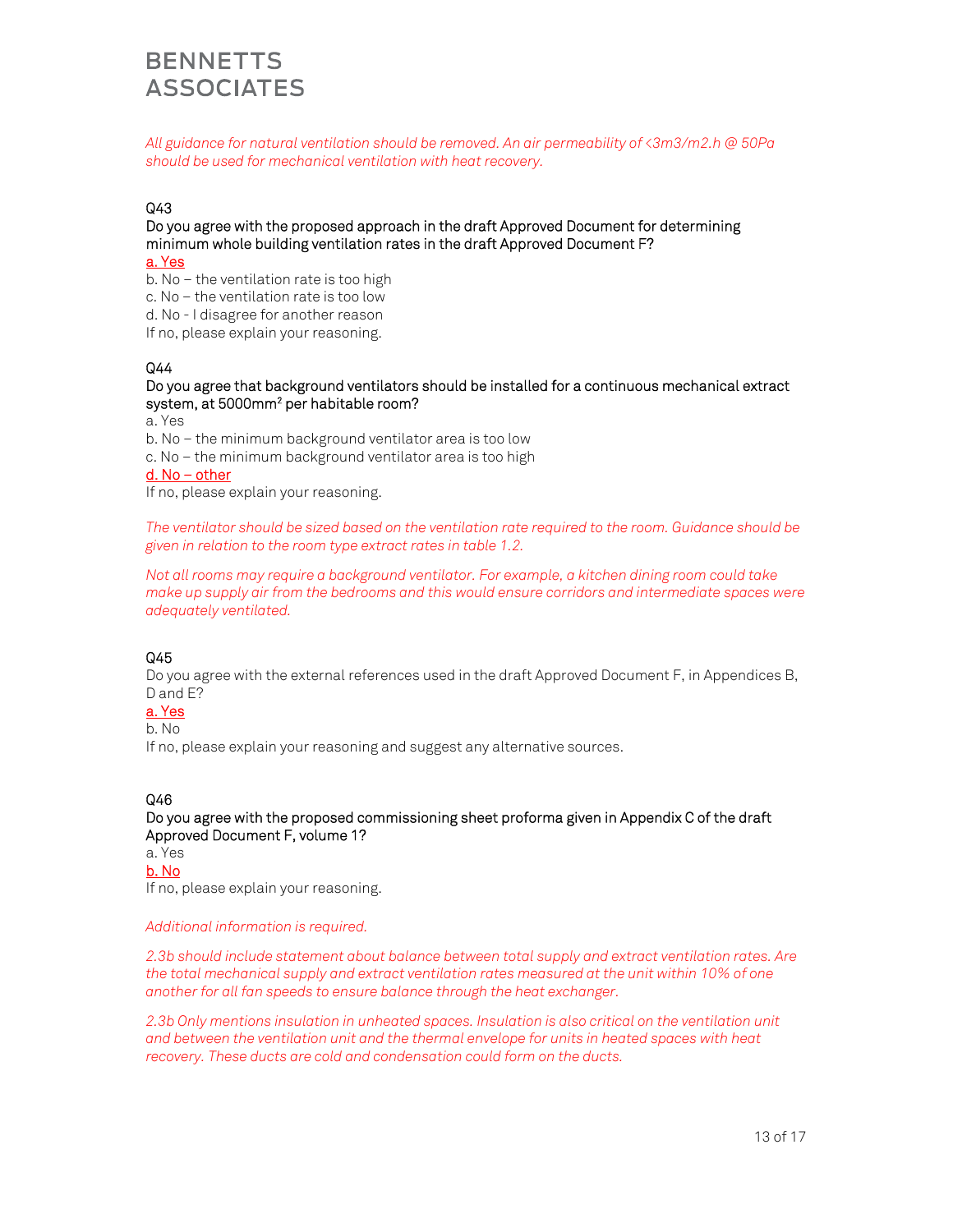*2.3c No mention of noise in individual rooms is mentioned. Noise may be caused by poor ductwork or terminal installation and a comment should be included. "During normal operation is there undue noise from any of the room terminals, air supply from bedroom and living area supply terminals should be inaudible".* 

*3.3 and 3.4 should include a total air flow rate measured at the intake and exhaust from the building and a column to record comments on noise.* 

### Q47

Do you agree with the proposal to provide a completed checklist and commissioning sheet to the building owner?

a. Yes b. No

If no, please explain your reasoning.

#### Chapter 5 Airtightness

#### Q48

Do you agree that there should be a limit to the credit given in SAP for energy savings from airtightness for naturally ventilated dwellings?

a. Yes

### b. No

If no, please explain your reasoning.

*We agree that if natural ventilation is to be included as an option, the credit for airtightness should be limited.* 

*However, we believe that all homes should have a maximum air permeability of <3m3/m2.h @ 50Pa. Any guidance for naturally ventilated homes operating at a higher air permeability should be removed. With an air permeability of <3m3 /m2 .h @ 50Pa mechanical ventilation with heat recovery should be required.* 

### Q49

#### Do you agree that the limit should be set at 3m3/m2.h?

a. Yes

## b. No – it is too low

c. No – it is too high

If no, please explain your reasoning and provide evidence.

*As per Q 48. We agree that if natural ventilation is to be included as an option, the credit for airtightness should limited, this could be limited to <3m3/m2.h.* 

*However, we feel that airtightness in general should be limited to <3m3/m2.h, therefore natural ventilation is no longer applicable.* 

### Q50

Is having a standard level of uncertainty of 0.5 m3/m2.h appropriate for all dwellings undergoing an airtightness test?

a. Yes

#### b. No – a percentage uncertainty would be more appropriate

c. No – I agree with having a standard level of uncertainty, but 0.5 m3/m2.h is not an appropriate figure.

d. No – I disagree for another reason

If no, please explain your reasoning.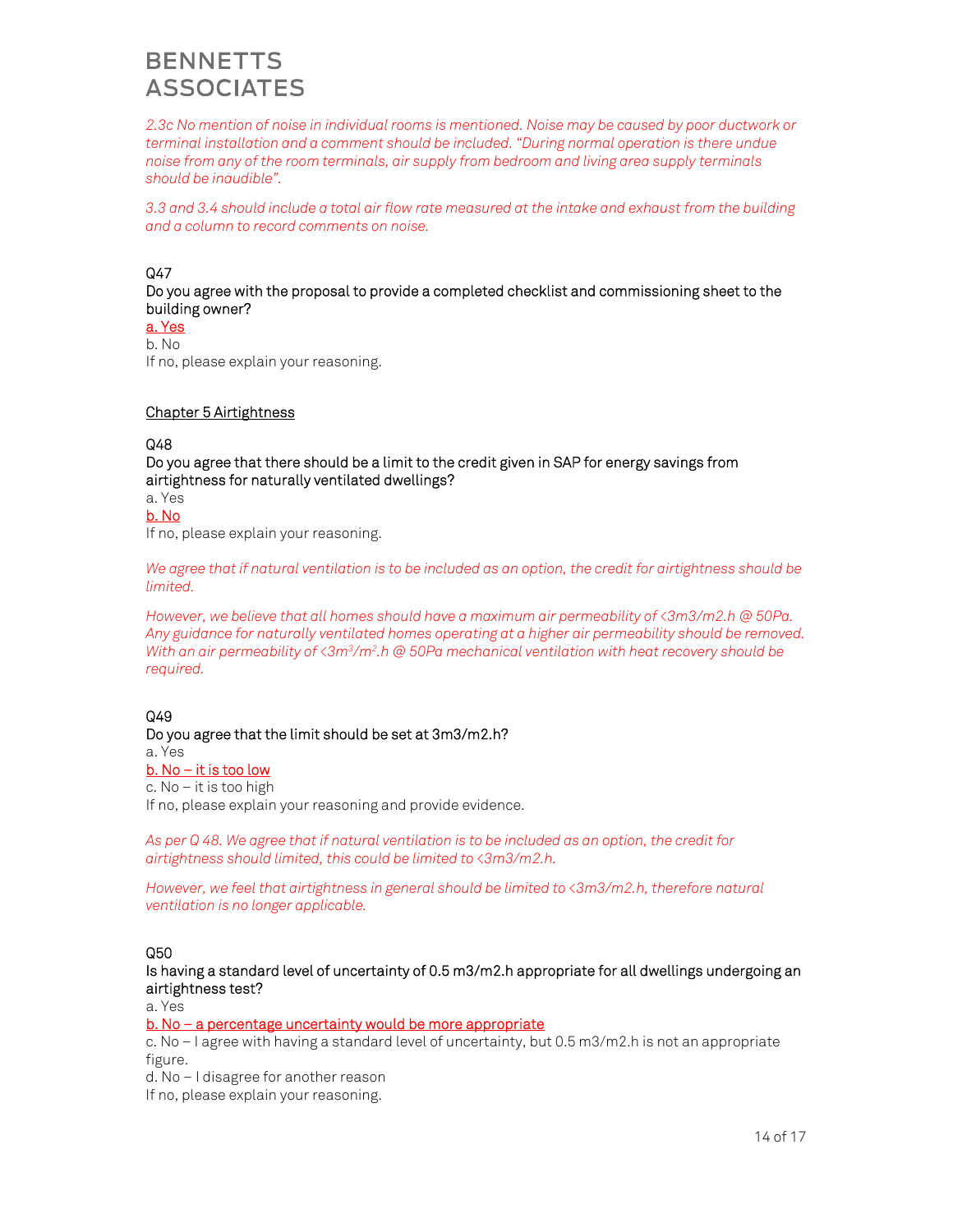*A percentage reduction would be more appropriate. This would require proportional precision requirements based on the target airtightness (i.e. very airtight dwellings would require higher accuracy).* 

*When dealing with very low air permeability specification the use 0.5 m3 /m2 .h would be too punitive – it would be more than double the test reading. Smaller and correctly sized accurate blower door fans should be used, for example duct testing equipment.* 

### Q51

Currently only a proportion of new dwellings are required to be airtightness tested. Do you agree with the proposal that all new dwellings should be airtightness tested?

a. Yes b. No

If no, please explain your reasoning and provide evidence to support this.

### Q52

Currently, small developments are excluded from the requirement to undergo any airtightness tests. Do you agree with including small developments in this requirement?

a. Yes

b. No

If no, please explain your reasoning and provide evidence to support this.

### Q53

Do you agree that the Pulse test should be introduced into statutory guidance as an alternative airtightness testing method alongside the blower door test?

a. Yes

b. No

If no, please explain your reasoning.

*It should be an option, but the blower door test should be kept as the main technology. It allows diagnosis and improvement during construction works.* 

## Q54

Do you think that the proposed design airtightness range of between 1.5 m3/m2.h and the maximum allowable airtightness value in Approved Document L Volume 1 is appropriate for the introduction of the Pulse test?

a. Yes

b. No

If no, please explain your reasoning and provide evidence to support this

*Any new technology should be able to test down to 0.1m3/m2/h @ 50Pa, new buildings are already achieving this level of airtightness.* 

### Q55

Do you agree that we should adopt an independent approved airtightness testing methodology? a. Yes

#### b. No

Please explain your reasoning.

*There should be an independent approved airtightness testing methodology.*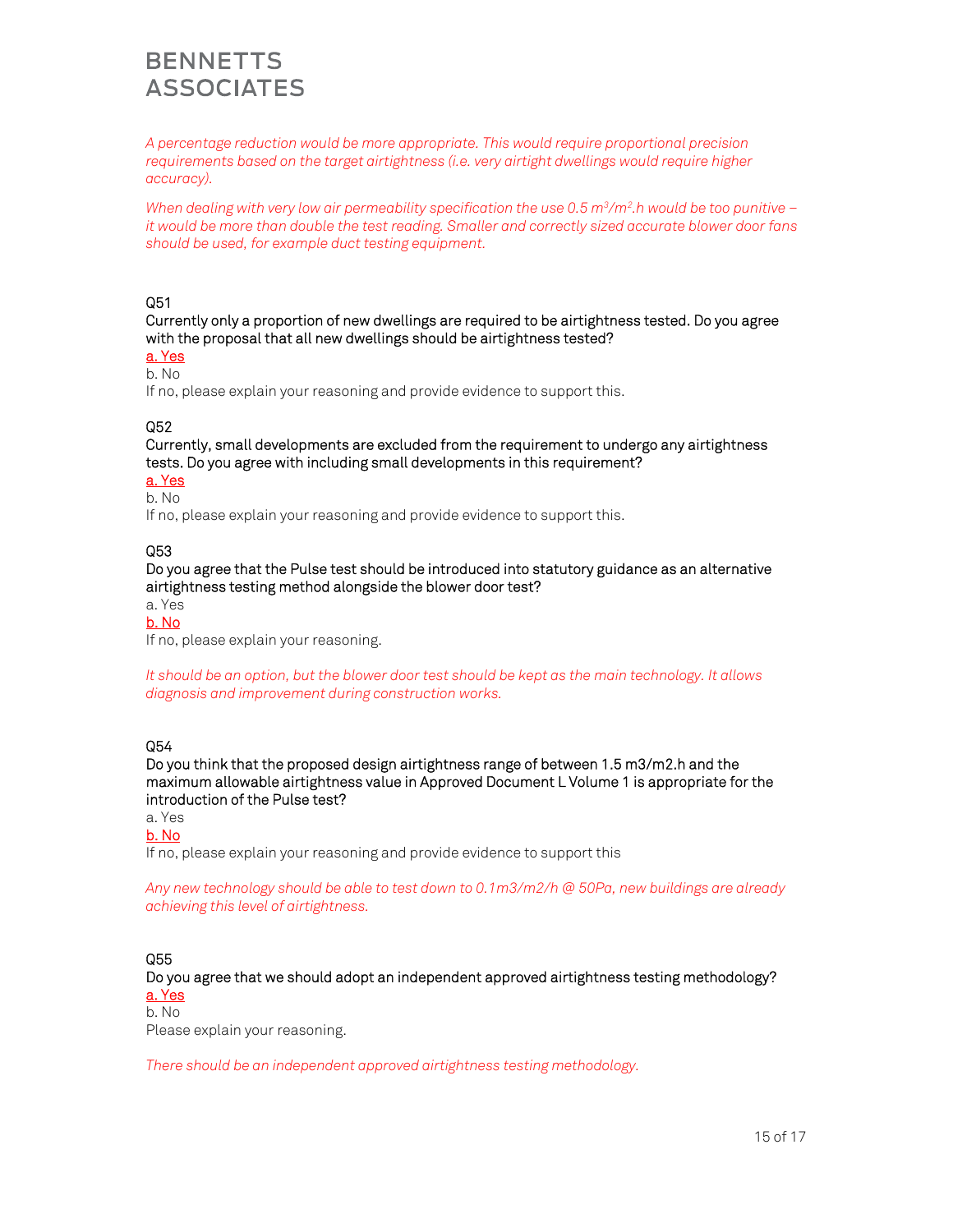*This should incorporate both the new Pulse method and established Q50 methodology in one standard.* 

*Further it should lean heavily on previous Air Tightness Measurement Association (ATTMA) technical standards, now Building Compliance Testers Association (BCTA).* 

### Q56

Do you agree with the content of the CIBSE draft methodology which will be available via the link in the consultation document? Please make any comments here. Yes.

### Chapter 6 Compliance, Performance and Providing Information

### Q57

Do you agree with the introduction of guidance for Build Quality in the Approved Document becoming part of the reasonable provision for compliance with the minimum standards of Part L?

# a. Yes

b. No

Please explain your reasoning and provide evidence to support this.

#### Q58

#### Do you have any comments on the Build Quality guidance in Annex C? No

#### Q59

Do you agree with the introduction of the standardised compliance report, the Building Regulations England Part L (BREL) report, as presented in Annex D?

#### a. Yes

b. No there is no need for a standardised compliance report

c. No – I agree there should be a standardised compliance report but do not agree with the draft in Annex D

If no, please explain your reasoning

### Q60

Do you agree with the introduction of photographic evidence as a requirement for producing the asbuilt energy assessment for new dwellings?

#### a. Yes b. No

If no, please explain your reasoning

### Q61

Do you agree with the proposal to require the signed standardised compliance report (BREL) and the supporting photographic evidence to be provided to Building Control?

a. Yes

b. No If no, please explain your reasoning

### Q62

Do you agree with the proposal to provide homeowner with the signed standardised compliance report (BREL) and photographic evidence? a. Yes